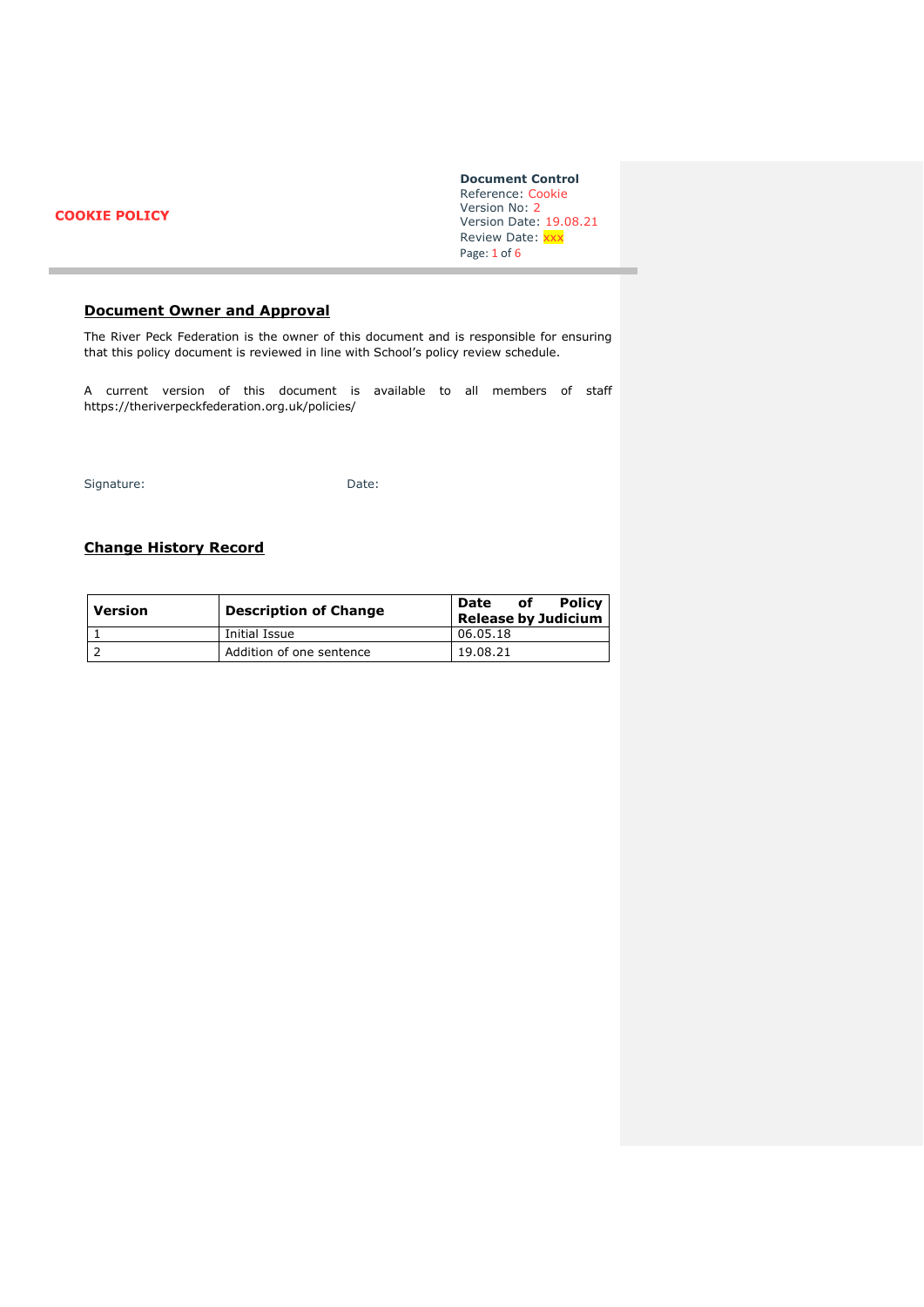**COOKIE POLICY** 

**Document Control** Reference: Cookie Version No: 2 Version Date: 19.08.21 Review Date: xxx Page: 2 of 6

#### **What are Cookies?**

We ask that you read this cookie policy carefully as it contains important information on and our use of cookies on our website.

### **Cookie Policy**

Cookies are small data files that are placed on your computer or mobile device when you visit a website. Cookies are widely used by online service providers to help build a profile of users. They are also used to make websites work, or work more efficiently, as well as to provide information to the owners of the site. Some of this data will be aggregated or statistical, which means that we will not be able to identify you individually.

You can set your browser not to accept cookies and the websites below explain how to remove cookies from your browser. However, some of our website features may not function as a result.

#### **Types of Cookies**

The cookies we place on your device fall into the following categories:

- **Session cookies**—these allow our website to link your actions during a particular browser session. These expire each time you close your browser and do not remain on your device afterwards
- **Persistent cookies**—these are stored on your device in between browser sessions. These allow your preferences or actions across our website to be remembered. These will remain on your device until they expire, or you delete them from your cache
- **Strictly necessary cookies**—these cookies are essential for you to be able to navigate our website and use its features. Without these cookies, the services you have asked for could not be provided
- **Performance cookies**—these cookies collect information about how you use our website, eg which pages you go to most often. These cookies do not collect personally identifiable information about you. All information collected by these cookies is aggregated and anonymous, and is only used to improve how our website works
- **Functionality cookies**—these cookies allow our website to remember the choices you make (such as your user name, language, last action and search preferences) and provide enhanced, more personal features. The information collected by these cookies is anonymous and cannot track your browsing activity on other websites

#### **The Cookies we use**

**Commented [CS1]:** delete this if it is not applicable. These rarely apply to schools.

**Commented [CS2]:** Review and delete as necessary – you may need to ask your web provider as to which cookie types are used.